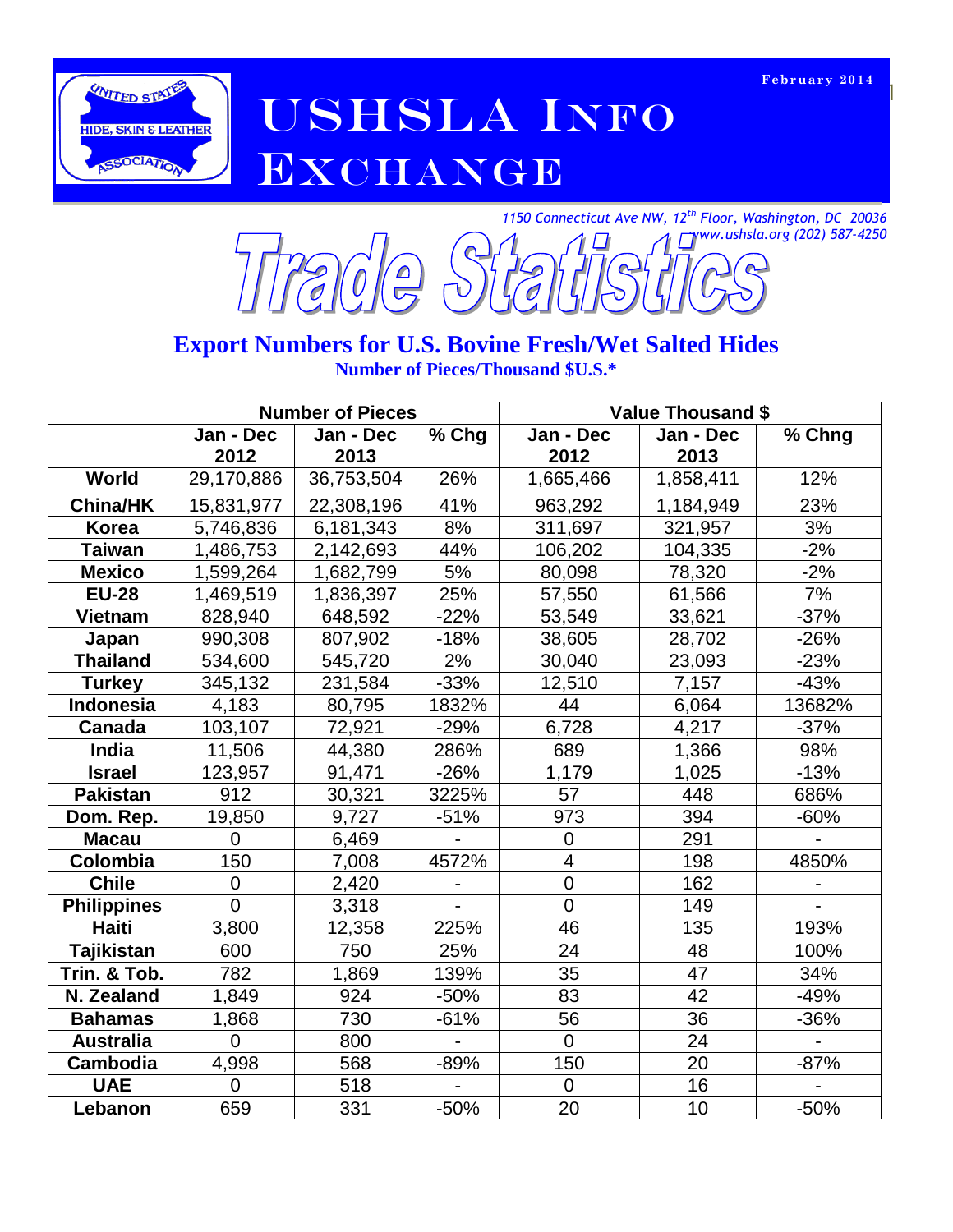**\*\*Source: USDA Foreign Agricultural Service GATS, U.S. Census Bureau. PLEASE NOTE: U.S. Census Bureau estimates the quantity of hides and skins exported based on the declared VALUE of a shipment. Therefore, the above QUANTITIES or NUMBER OF PIECES are over-inflated due to very high export values in 2013. U.S. Census in investing these discrepancies.** 

#### **Export Numbers for U.S. Pig Skins Number of Pieces/Thousand \$U.S.**

|                    | <b>Number of Pieces</b> |           |         | <b>Value Thousand \$</b> |           |        |  |
|--------------------|-------------------------|-----------|---------|--------------------------|-----------|--------|--|
|                    | Jan - Dec               | Jan - Dec | $%$ Chg | Jan - Dec                | Jan - Dec | % Chng |  |
|                    | 2012                    | 2013      |         | 2012                     | 2013      |        |  |
| <b>World Total</b> | 4,731,387               | 5,333,402 | 13%     | 50,067                   | 57,530    | 15%    |  |
| <b>Mexico</b>      | 2,359,767               | 2,528,838 | 7%      | 25,960                   | 30,386    | 17%    |  |
| Taiwan             | 1,079,508               | 1,469,524 | 36%     | 11,674                   | 13,892    | 19%    |  |
| Vietnam            | 442,702                 | 643,800   | 45%     | 4,134                    | 6,417     | 55%    |  |
| <b>Thailand</b>    | 560,787                 | 425,200   | $-24%$  | 5,343                    | 4,241     | $-21%$ |  |
| <b>EU-28</b>       | 62,750                  | 161,235   | 157%    | 1,196                    | 1,759     | 47%    |  |
| Japan              | 12,665                  | 72,125    | 469%    | 92                       | 460       | 400%   |  |
| China/HK           | 146,478                 | 27,997    | $-81%$  | 1,021                    | 329       | $-68%$ |  |
| <b>Ecuador</b>     | 0                       | 2,688     |         | 0                        | 24        |        |  |
| <b>El Salvador</b> | $\Omega$                | 1,995     |         | 0                        | 21        |        |  |

# **Export Numbers for U.S. Wet Blue Hides**

**Number of Pieces/Thousand \$U.S.\*\***

|                    | <b>Number of Pieces</b> |                   |        | <b>Value Thousand \$</b> |                   |        |  |
|--------------------|-------------------------|-------------------|--------|--------------------------|-------------------|--------|--|
|                    | Jan - Dec<br>2012       | Jan - Dec<br>2013 | % Chg  | Jan - Dec<br>2012        | Jan - Dec<br>2013 | % Chng |  |
| <b>World Total</b> | 10,409,753              | 14, 127, 134      | 36%    | 621,682                  | 791,022           | 27%    |  |
| <b>China/HK</b>    | 4,095,523               | 4,893,887         | 19%    | 263,696                  | 282,211           | 7%     |  |
| <b>EU-28</b>       | 2,375,939               | 3,382,781         | 42%    | 149,855                  | 195,836           | 31%    |  |
| <b>Vietnam</b>     | 745,837                 | 1,177,577         | 58%    | 50,037                   | 69,979            | 40%    |  |
| <b>Mexico</b>      | 1,341,556               | 1,742,259         | 30%    | 38,461                   | 58,407            | 52%    |  |
| Korea              | 270,431                 | 685,818           | 154%   | 20,154                   | 47,049            | 133%   |  |
| Taiwan             | 349,457                 | 713,663           | 104%   | 23,790                   | 43,298            | 82%    |  |
| Thailand           | 228,995                 | 600,264           | 162%   | 16,314                   | 40,297            | 147%   |  |
| Dom. Rep.          | 743,042                 | 636,630           | $-14%$ | 43,101                   | 37,839            | $-12%$ |  |
| Japan              | 146,120                 | 133,952           | $-8%$  | 8,431                    | 6,536             | $-22%$ |  |
| <b>India</b>       | 68,182                  | 94,751            | 39%    | 4,284                    | 5,347             | 25%    |  |
| <b>Uruguay</b>     | 38,728                  | 29,904            | $-23%$ | 3,142                    | 2,540             | $-19%$ |  |
| <b>Turkey</b>      | 4,298                   | 24,024            | 459%   | 253                      | 1,375             | 443%   |  |
| <b>Chile</b>       | 0                       | 3,826             |        | 0                        | 219               |        |  |
| <b>Indonesia</b>   | $\overline{0}$          | 3,973             |        | $\mathbf 0$              | 56                |        |  |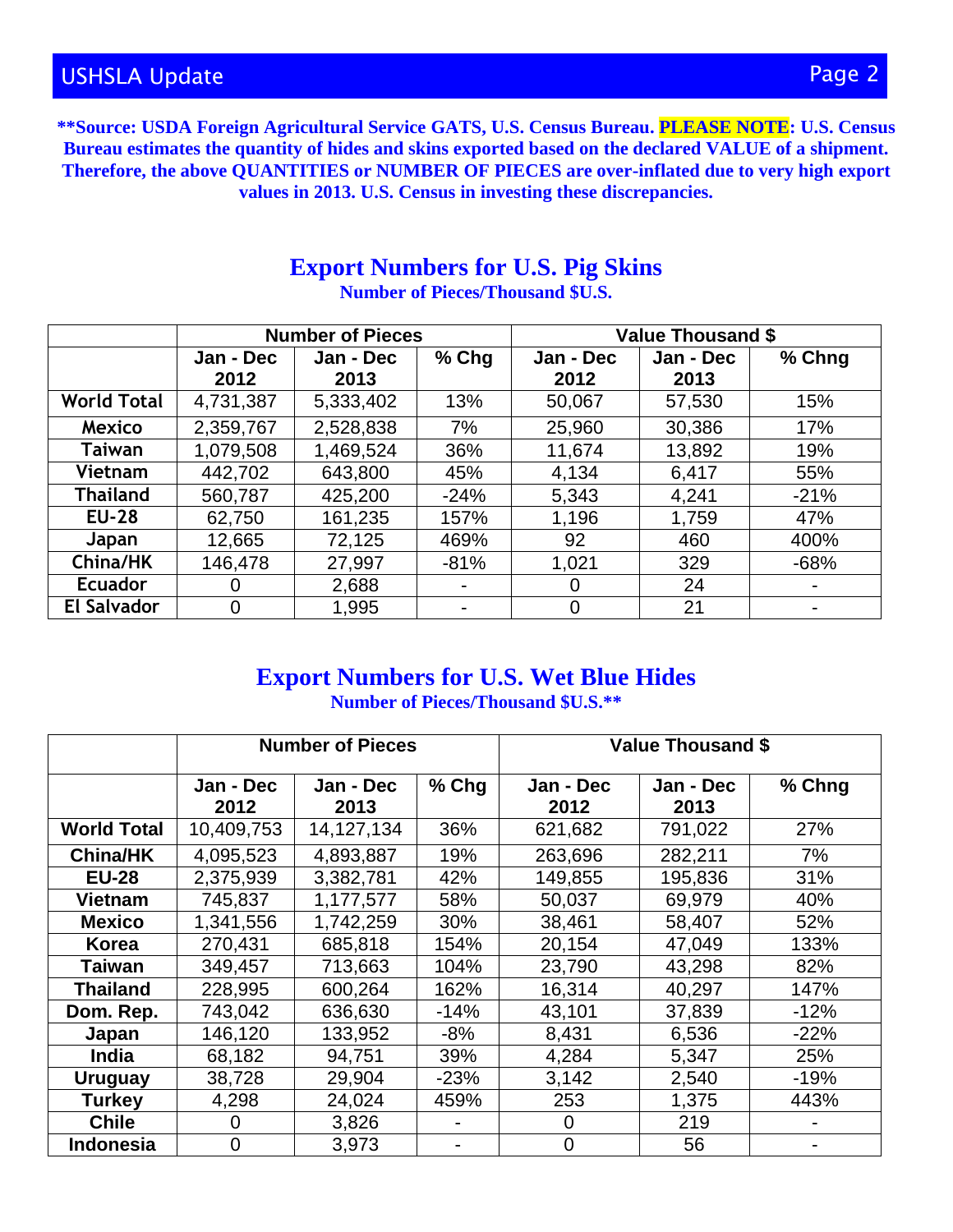| <b>USHSLA Update</b> | Page 3 |
|----------------------|--------|
|                      |        |

| Togo          |      | 3,600    |        |     | ∩E<br>∠◡ |        |
|---------------|------|----------|--------|-----|----------|--------|
| <b>UAE</b>    |      | 200      |        |     |          |        |
| <b>Brazil</b> | ,645 | ~~<br>∠◡ | $-98%$ | 164 |          | $-98%$ |

**\*Source: USDA Foreign Agricultural Service GATS; U.S. Census Bureau. Please note, wet blue numbers include cattle/equine full grains, top grains and drop splits combined, and also employ estimates.**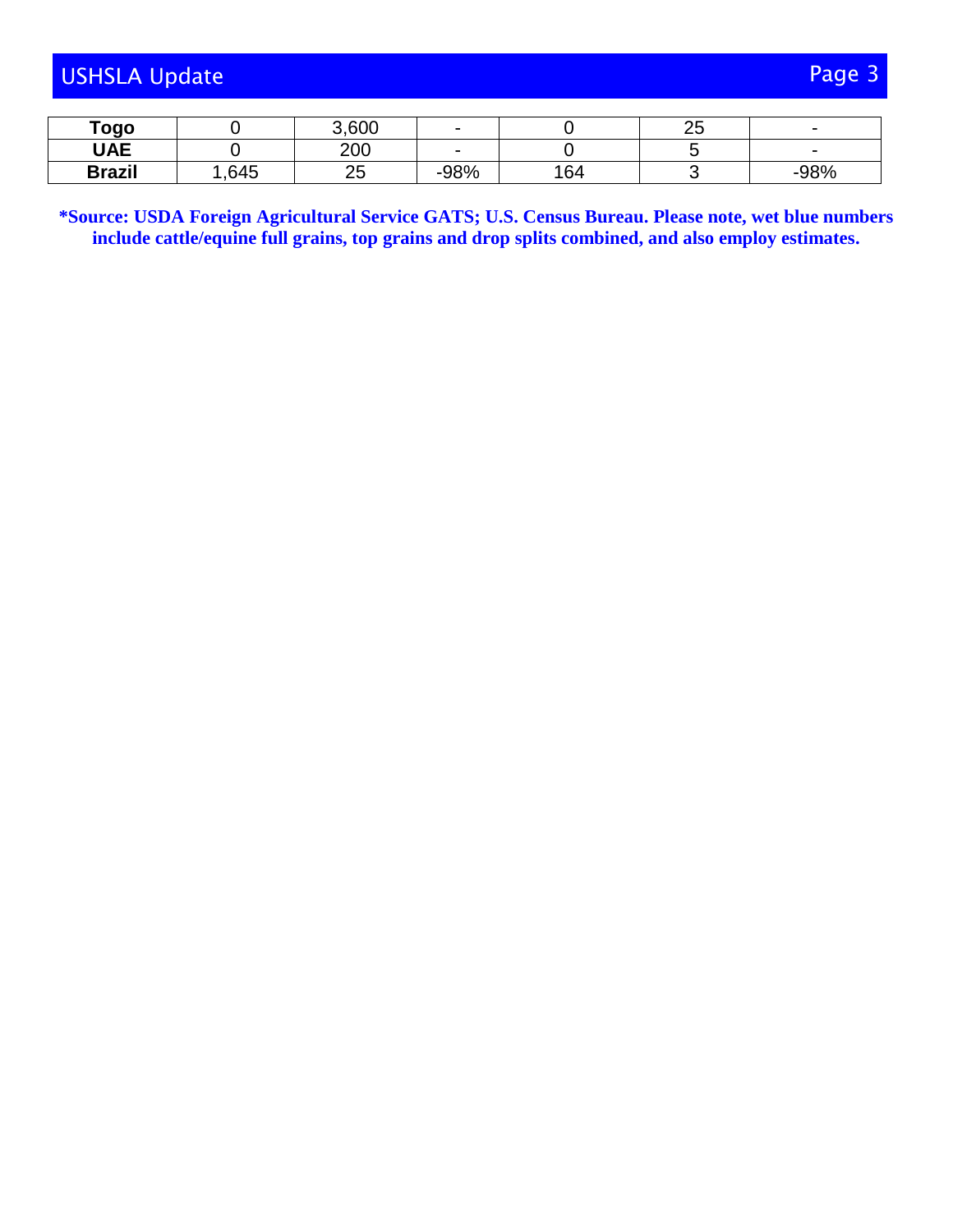#### **Cattle on Feed Summary**

#### **National Agricultural Statistics Service, USDA [\(Available Here\)](http://usda.mannlib.cornell.edu/MannUsda/viewDocumentInfo.do?documentID=1020) Released January 24, 2014**

#### **United States Cattle on Feed Down 5 Percent**

**Cattle and calves on feed** for slaughter market in the United States for feedlots with capacity of 1,000 or more head totaled 10.6 million head on January 1, 2014. The inventory was 5 percent below January 1, 2013. The inventory included 6.78 million steers and steer calves, down 4 percent from the previous year. This group accounted for 64 percent of the total inventory. Heifers and heifer calves accounted for 3.73 million head, down 8 percent from 2013.

**Placements in feedlots** during December totaled 1.68 million, 1 percent above 2012. Net placements were 1.60 million head. During December, placements of cattle and calves weighing less than 600 pounds were 485,000, 600-699 pounds were 420,000, 700-799 pounds were 391,000, and 800 pounds and greater were 385,000.

**Marketings** of fed cattle during December totaled 1.74 million, 1 percent below 2012.

**Other disappearance** totaled 77,000 during December, 4 percent above 2012.

## Cattle on Feed Inventory on 1,000+ Capacity **Feedlots - United States**

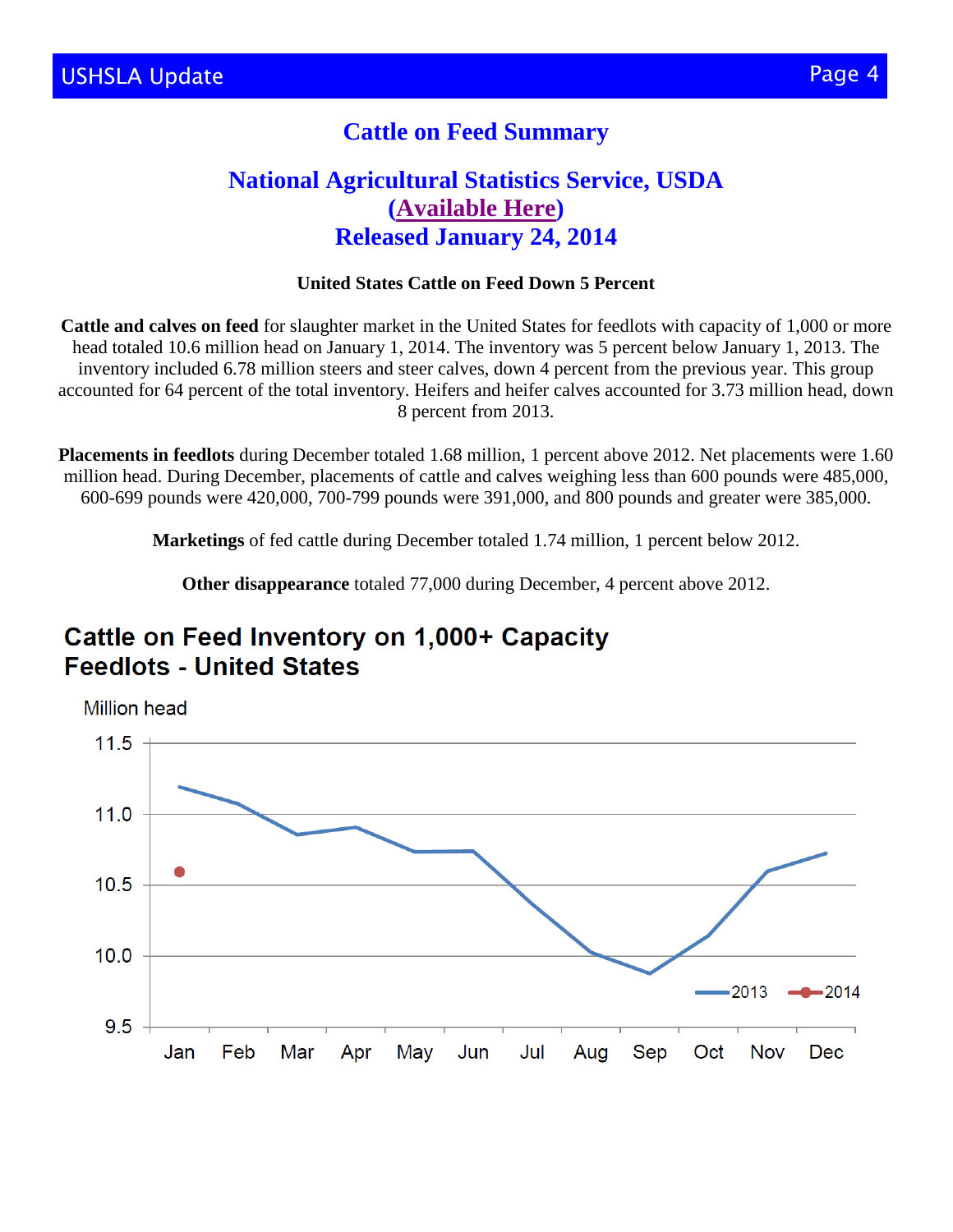# Number of Cattle Placed on 1,000+ Capacity **Feedlots - United States**



Number of Cattle Marketed on 1,000+ Capacity **Feedlots - United States** 

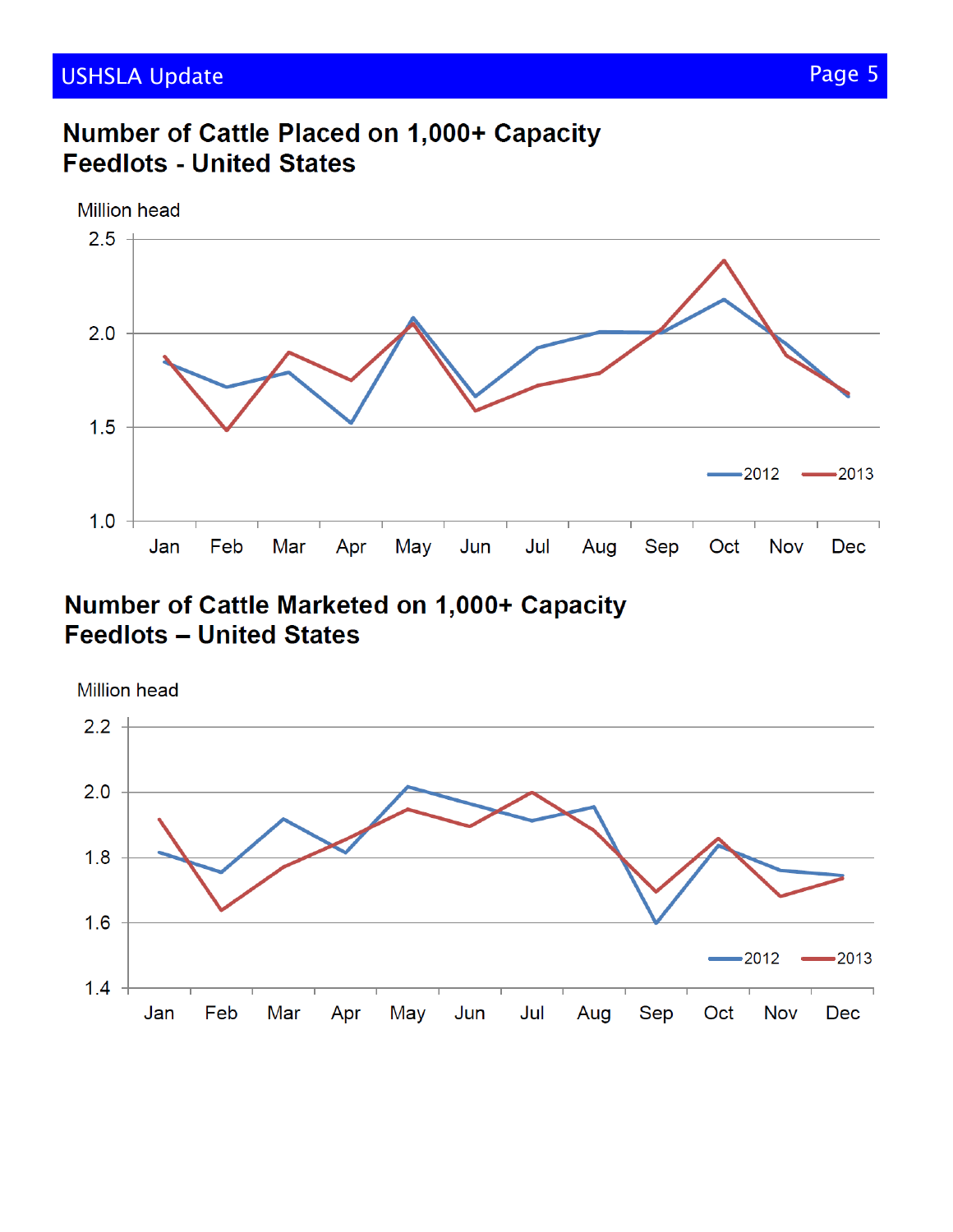## **2014 Actual Slaughter Under Federal Inspection [\(Available Here\)](http://www.ams.usda.gov/AMSv1.0/ams.fetchTemplateData.do?template=TemplateN&navID=MarketNewsAndTransportationData&leftNav=MarketNewsAndTransportationData&page=WeeklyBeefReports)**

|                                     | <b>Total Cattle</b><br>(Thou. Hd) | <b>Beef Production</b><br>(Mil Lbs) | Av. Live Weight<br>(Lbs) | Av. Dressed<br><b>Weight (Lbs)</b> |
|-------------------------------------|-----------------------------------|-------------------------------------|--------------------------|------------------------------------|
| Jan $1 - \text{Feb. } 14$ ,<br>2014 | 3,951                             | 3,165.5                             | 1,337                    | 803                                |
| % changed from<br>2013              | $-5.7\%$                          | $-5.4\%$                            | $0.6\%$                  | 0.2%                               |

#### **Weekly Estimated Slaughter Statistics Weekly Livestock, Meat and Grain Highlights [\(Available Here\)](http://www.ams.usda.gov/mnreports/lswlpgmrkthighlight.pdf) As of February 10, 2014**

|                                        | <b>This Week</b> | <b>Change from Last</b><br>Week | <b>Change from Year</b><br>Ago |
|----------------------------------------|------------------|---------------------------------|--------------------------------|
| Hogs                                   |                  |                                 |                                |
| Weekly Est. Hog<br>Slaughter           | 2,171,000        | 1.8%                            | 1.4%                           |
| YTD. Est. Hog<br>Slaughter             | 12,051,000       |                                 | $-3.8%$                        |
| <b>Cattle</b>                          |                  |                                 |                                |
| <b>Weekly Est. Cattle</b><br>Slaughter | 561,000          | $-0.9\%$                        | $-5.2\%$                       |
| <b>YTD Est. Cattle</b><br>Slaughter    | 3,189,000        |                                 | $-9.1%$                        |

**`**